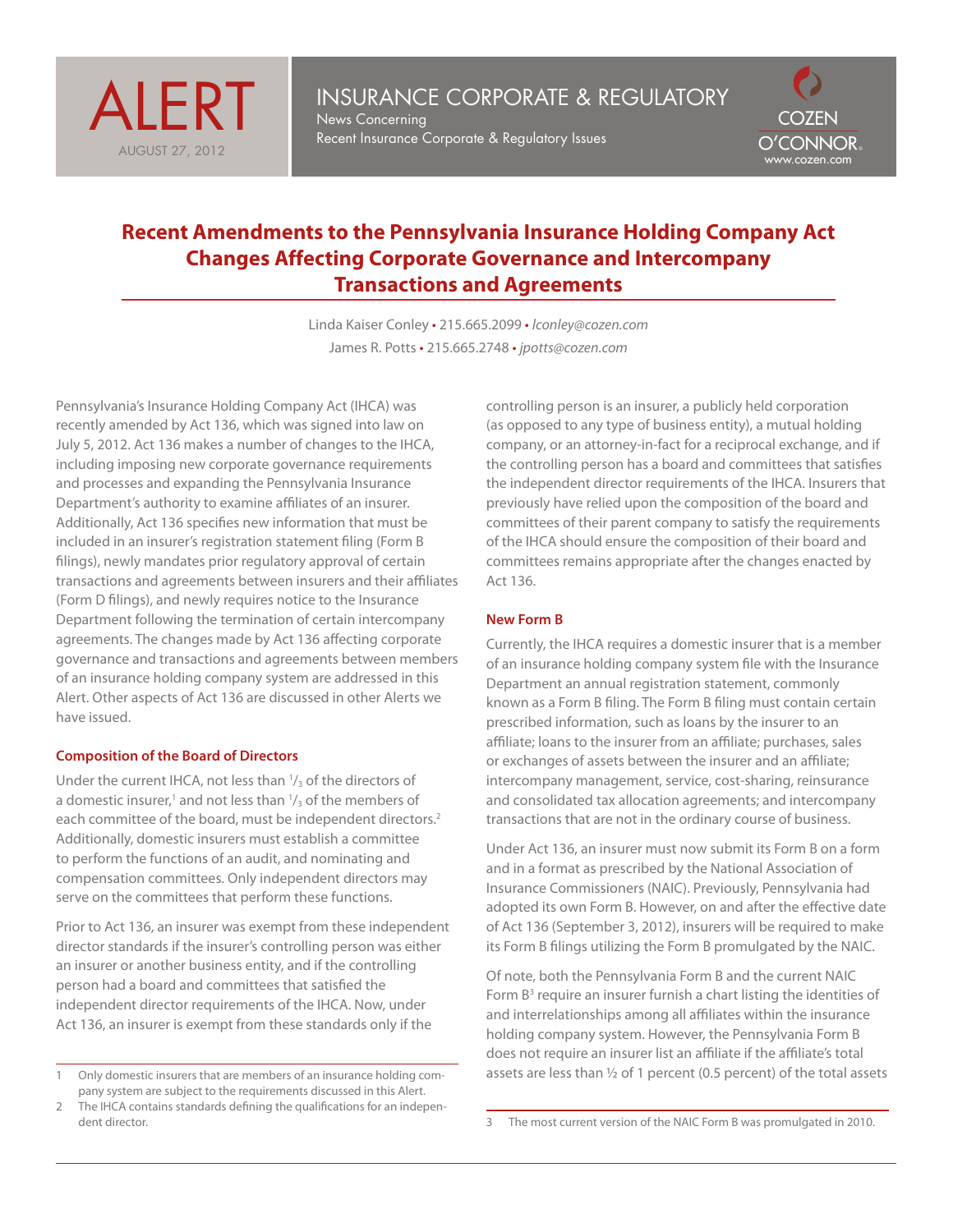of an ultimate controlling person, unless the affiliate has assets in excess of \$5 million. The NAIC Form B does not contain such an exemption. Therefore, it appears insurers will need to list all of its affiliates on its Form B filings including, for example, nonoperational affiliates with di minimis assets.

## **New Form B Statement Regarding Governance and Internal Control**

 Pursuant to Act 136, insurers must newly include in their annual Form B filings a statement that the insurer's board of directors oversees corporate governance and internal controls. Additionally, insurers must include a statement that the insurer's officers or senior management have approved and implemented, and continue to maintain and monitor, corporate governance and internal control procedures. While this requirement may not expand the legal duties currently imposed on directors and officers, it will provide the Insurance Department with a representation from the insurer that such oversight and controls are, in fact, operational.

Special focus on this requirement appears warranted for insurance companies with overlapping boards or who share management with a parent company. For example, if the directors generally concentrate on significant corporate-wide issues confronting the insurance holding company system as a whole, the board should ensure that its oversight of the governance and internal controls of the insurer is not inappropriately circumscribed or limited with respect to issues specific to the insurer. Similarly, if management is shared within the insurance holding company system, the officers should ensure corporatewide issues or problems do not eclipse the implementation of appropriate governance and internal control procedures at the insurance company level.

## **Parental and Affiliate Financial Statements**

Under Act 136, the Insurance Department may request, and the insurer must include in its annual Form B, financial statements of the insurance holding company system including affiliates. Financial statements filed with the SEC may satisfy this requirement.

## **Examination of Affiliates and their Books and Records**

Under Act 136, the Insurance Department is authorized to order a domestic insurer to produce books and records in the possession of its affiliates, if such materials are reasonably necessary to ascertain the financial condition of the insurer or to determine whether there is compliance with the IHCA. Additionally, the Insurance Department may order an insurer to produce information that is not in the possession of the insurer if the insurer can obtain access to the information pursuant to a contractual relationship, statutory obligation or other method.4 If the insurer cannot obtain the information requested by the Insurance Department, the insurer must explain the reason(s) the information is not obtainable and identify the person that possesses the requested information.

If the insurer fails to comply with an order issued by the Insurance Department to produce books and records, the Insurance Department is authorized by Act 136 to examine the insurer's affiliates to obtain the information.<sup>5</sup> The department also has the power to issue subpoenas and examine, under oath, any person as to any matter pertinent to determining the insurer's financial condition or compliance with the IHCA. The costs for any such examination, including expenses incurred by the Insurance Department in engaging attorneys, actuaries, accountants or other experts, may be assessed upon the insurer.

## **Form D Filings**

Under the current IHCA, insurers must provide at least 30-days advance notice to the Insurance Department regarding certain intercompany transactions and may effectuate the transaction if the Insurance Department has not disapproved the filing within that 30-day period. These filings are commonly known as Form D filings.

Act 136 does not mandate the use of a NAIC form for Form D filings, unlike the change made with respect to Form B, discussed previously. Accordingly, it appears insurers may utilize the Form D form previously adopted by the Insurance Department, or any updated version of the form that may be adopted by the Insurance Department in the future.

Under the current IHCA, if the materiality threshold is met, insurers must submit a Form D filing if the insurer proposes to enter into a sale, purchase, exchange, loan, extension of credit, investment or pledge of assets with a member of the insurance holding company system. A Form D is also required if the insurer will receive assets from an affiliate as a contribution to the insurer's surplus, if the transaction meets the materiality threshold. Act 136 has changed the materiality threshold applicable to these Form D filings. Now, the materiality threshold

The Insurance Department is also authorized to obtain documents from the insurer or its affiliates if the documents provide a basis for, or otherwise clarify, the role of a regulatory official to act as the group supervisor for certain international insurance groups.

<sup>5</sup> The statute also specifies certain administrative sanctions and civil penalties for noncompliance.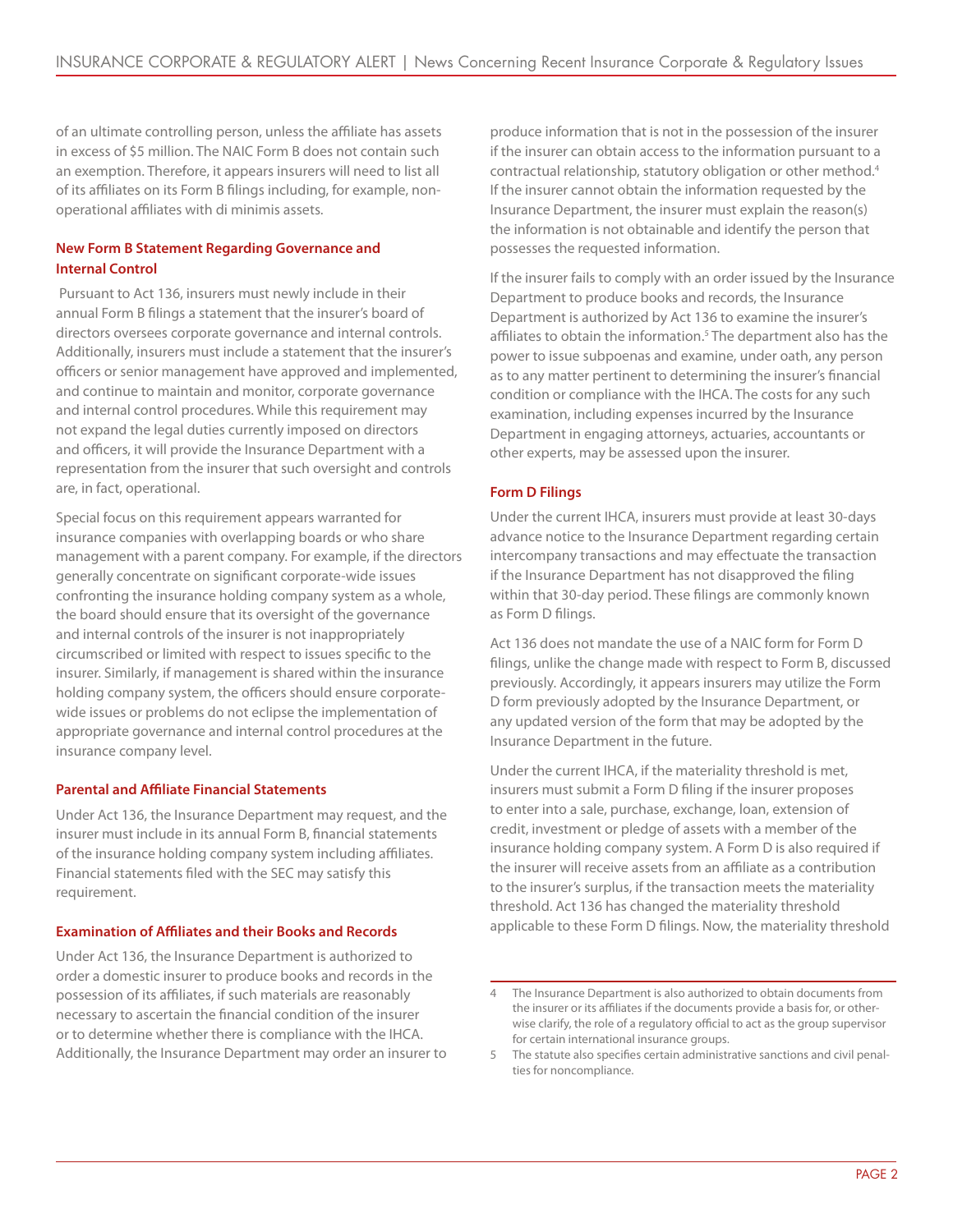is met when the value of the transaction is 3 percent<sup>6</sup> or more of the insurer's admitted assets or 25 percent of the insurer's policyholder surplus,<sup>7</sup> whichever is less.<sup>8</sup>

Additionally, under Act 136, intercompany pooling agreements are now expressly subject to the Form D filing requirement, without regard to any materiality threshold. Other types of intercompany reinsurance agreements also remain subject to the Form D filing requirements, provided the materiality threshold is met, which threshold was not changed under Act 136. A Form D filing is required for non-pooling intercompany reinsurance agreements if the reinsurance premium will equal or exceed 5 percent of the insurer's policyholder surplus as of the previous December 31. A Form D filing is also required for non-pooling intercompany reinsurance agreements if the assets required to fund the transaction, or the change in the insurer's liabilities, will equal or exceed 25 percent of the insurer's policyholder surplus.<sup>9</sup> However, Act 136 newly requires that the reinsurance premium, transfer of assets and change in liabilities be projected for each of the next three 12-month periods. Previously, the IHCA did not prescribe an explicit time frame for measuring the materiality triggers.

Act 136 also newly subjects intercompany management, service, tax allocation and cost-sharing arrangements to the Form D filing requirement. Additionally, intercompany guarantees are now subject to the Form D filing requirements.<sup>10</sup> There is no materiality threshold applicable to these types of agreements.<sup>11</sup>

Act 136 did not change the standards applicable to "material transaction" Form D filings. See 40 P.S. 991.1405(a)(2)(iv) and 31 Pa.Code § 27.1 *et seq*.

- 6 Previously, under the IHCA, this materiality standard was 5 percent.
- 7 Admitted assets and policyholder surplus are calculated as of the previous December 31.
- 8 Loans and extensions of credit to non-affiliates, for the ultimate benefit of an affiliate of the insurer, are also subject to these same standards.
- Reinsurance agreements with non-affiliates are also subject to the same standards, if assets will ultimately be transferred to an affiliate of the insurer.
- 10 This new standard can be traced to the Insurance Department's examination of the AIG companies in 2010, during which it was learned that the insurers had exposure to nearly \$240 billion in contingent liabilities under various intercompany policyholder guarantees.
- 11 It must be noted that guarantees are subject to a Form D filing under the current IHCA, subject to a materiality threshold. See 40 P.S. § 991.1405(a) (2)(i). Act 136 did not delete guarantees from that subsection when the General Assembly added guarantees to the new filing requirements at 40 P.S. 991.1405§ (a)(2)(v), which new section does not contain a materiality threshold. Therefore, guarantees are mentioned in two different, and conflicting, provisions under Section 1405. Under statutory interpretation principles, it is likely that the newly added requirement at 40 P.S. 991.1405§ (a)(2)(v) will be viewed as the applicable standard, requiring that guarantees be filed without regard to a materiality threshold.

## **Amendments to Intercompany Agreements**

Act 136 requires a Form D filing for an amendment or modification of an agreement, if the agreement was previously filed under a Form D filing. Therefore, insurers will need to make a Form D filing upon an amendment to an existing agreement relating to a sale, purchase, exchange, loan, extension of credit, investment or pledge of assets, and to existing intercompany reinsurance agreements (except pooling agreements), if the applicable materiality threshold is met.

As drafted, Act 136 does not expressly require that amendments to existing management, service, tax allocation, and cost-sharing agreements be filed, because such existing intercompany agreements were not previously subject to the Form D filing requirements. Additionally, Act 136 does not expressly require that amendments to all guarantees and intercompany reinsurance pooling agreements be filed, because such agreements were not previously subject to the Form D filing requirement unless the applicable materiality threshold was met. Pending formal guidance from the Insurance Department, insurers may wish to adopt a conservative interpretation and make a Form D filing for future amendments or modifications of these types of existing agreements or seek guidance from the Insurance Department.

When a Form D filing is made with respect to an amendment or modification of an intercompany agreement, the insurer must include the reasons for the change and describe the financial impact on the insurer.

## **Post-Transaction Notice**

Act 136 newly requires that an insurer notify the Insurance Department of the termination of an agreement if the agreement was previously filed under a Form D filing. The notice must be provided to the Insurance Department within 30 days after termination of the agreement. Accordingly insurers will need to submit the required notification following the termination of an agreement relating to a sale, purchase, exchange, loan, extension of credit, investment or pledge of assets, and to existing intercompany reinsurance agreements, if such agreements were previously the subject of a Form D filing with the Insurance Department.

As drafted, Act 136 does not expressly require that an insurer provide notification to the Insurance Department for the termination of existing management, service, tax allocation, guarantee and cost-sharing agreements, because such existing intercompany agreements were not previously subject to the Form D filing requirements. Additionally, Act 136 does not expressly require notification to the Insurance Department for termination of guarantees or intercompany reinsurance pooling